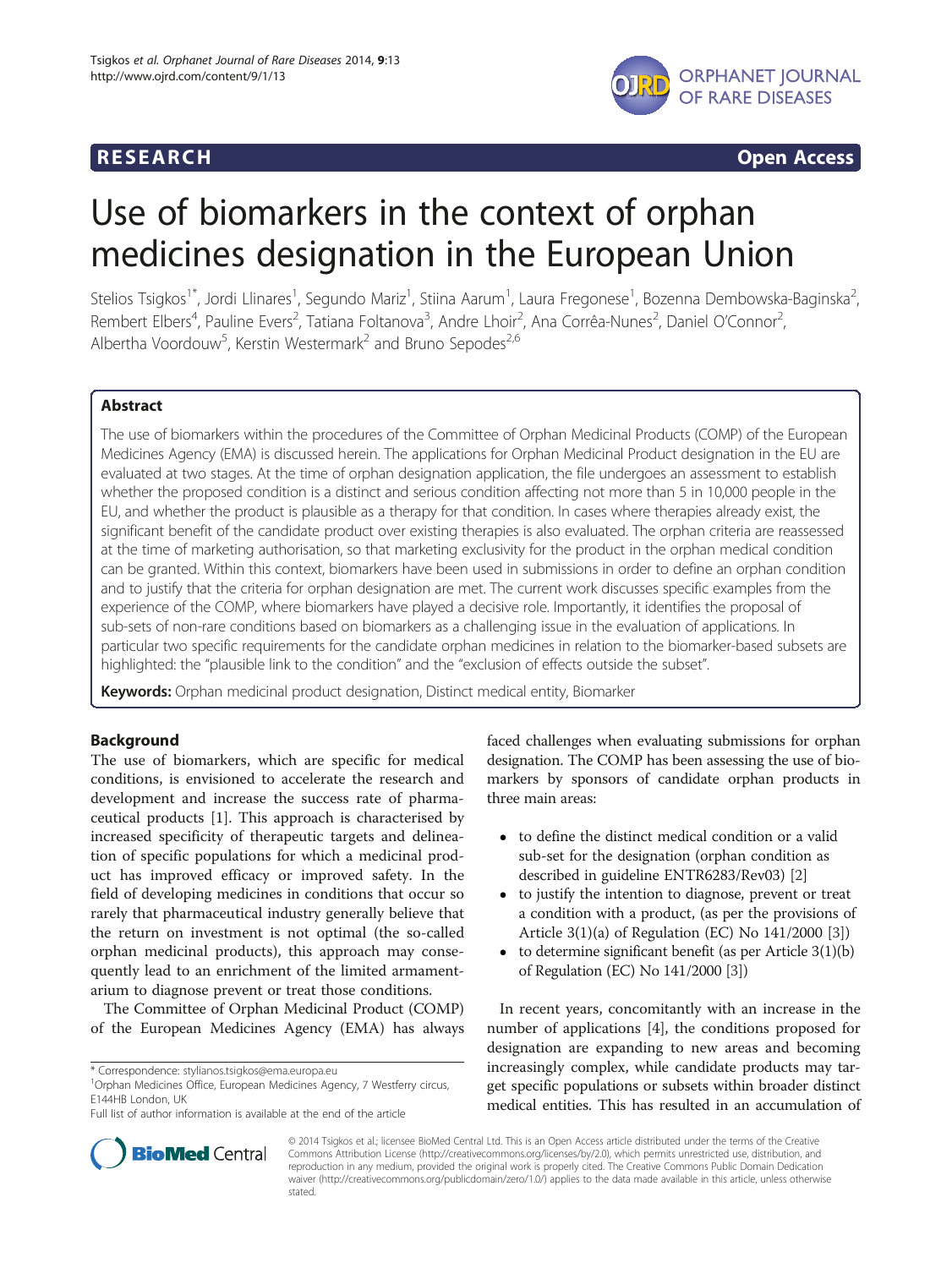experience in the COMP regarding the potential benefits as well as the limitations of biomarker use for regulatory purposes in the field of orphan medicinal products.

This work was produced to present the current perspectives regarding the use of biomarkers in submissions for orphan designation. It is based on an internal EMA-COMP reflection paper produced by an ad-hoc biomarkers working group composed of Members of the COMP and its objectives include:

- Examination of the role of biomarkers in submissions from sponsors seeking Orphan Medicinal Product Designation.
- Presentation and discussion of past submissions to the COMP where biomarkers were used by sponsors in their request for an Orphan Medicinal Product Designation
- Reflection on when and how the COMP has taken biomarkers into consideration when assessing medicinal products.

Table 1 highlights the glossary used in this paper.

# Use of biomarkers in sub-setting and defining a valid sub-set for the purpose of orphan designation

The COMP follows certain guidance documents to assist it in evaluating submissions for Orphan Medicinal Product Designation. One of the principle guidance documents of this nature is the section on General requirements and Special considerations for the description of the condition in an application for orphan designation of Guideline ENTR 6283/00 Rev.03 [\[2](#page-4-0)]. Key concepts pertaining to the proposed condition for designation are reproduced from this guideline in the Table [2](#page-2-0).

Typically only recognised distinct medical entities are considered as valid conditions for designation, while sub-sets are only exceptionally considered. Proposals of subsets based on biomarkers are scrutinized inter alia with regards to the following conditions:

• the subset proposed should fall entirely within a distinct medical condition (therefore not spanning populations affected by more than one distinct medical entity)

- there should be a clear delineation of the subset from the entire of the population (in the context of this paper: a well-defined biomarker)
- the subset should have a "plausible link to the condition" and
- the subset should be "closely linked to the pharmacological action of the medicinal product in such a way that the absence of these characteristics will render the product ineffective in the rest of the larger population with the same condition"

In particular with regards to the requirement of "plausible link to the condition", this is to be interpreted as a limitation to the category of subsets: the subset may not refer to features that do not pertain directly to the condition or disease, thereby limiting the never-ending potential subsetting based e.g. on immunological or genomic features of the individual patients and not of the underlying disease.

The requirement of "exclusion of effects outside the proposed subset" is equally important, and involves a vigorous assessment of the pharmacodynamics of the product to ensure that in the excluded population (in the context of this paper the population outside the biomarker-defined subset) the product will not have any favourable pharmacodynamic effect. To illustrate these limitations in the use of biomarker for the purpose of proposing subsets as valid conditions for designation, specific examples are presented below. These were selected on the basis of clarity and usefulness for the points discussed in this paper.

# The limitations of biomarker use in defining acceptable indications for orphan designation

There is a number of unsuccessful cases of orphan applications evaluated by the COMP, which involved biomarkers used to define specific orphan conditions. The justification of "a plausible link to the proposed orphan condition" and the "exclusion of effects" in the wider non-orphan population have proven to be the key drawbacks in these applications. Both of these points are illustrated in the actual case studies elaborated below. As

| <b>Personalised Medicine:</b> | A medicine targeted to individual patients, based on their genetic characteristics [6].                                                                                                                                                           |
|-------------------------------|---------------------------------------------------------------------------------------------------------------------------------------------------------------------------------------------------------------------------------------------------|
| Orphan Condition:             | the condition as defined above that meets the criteria defined in Art.3 of Regulation (EC) No 141/2000 (quideline<br>ENTR/6283/00 Rev3) [2].                                                                                                      |
| Condition:                    | Any deviation(s) from the normal structure or function of the body, as manifested by a characteristic set of signs and<br>symptoms (typically recognized distinct disease or a syndrome) (quideline ENTR/6283/00 Rev3) [2].                       |
| Surrogate endpoints:          | A biomarker intended to substitute for a clinical endpoint. A surrogate endpoint is expected to predict clinical benefit<br>(or harm, or lack of benefit) based on epidemiologic, therapeutic, pathophysiologic or other scientific evidence [5]. |
| Biomarker:                    | A characteristic that is objectively measured and evaluated as an indicator of normal biologic processes, pathogenic<br>processes, or pharmacologic responses to a therapeutic intervention [5].                                                  |

# Table 1 Glossary used in this paper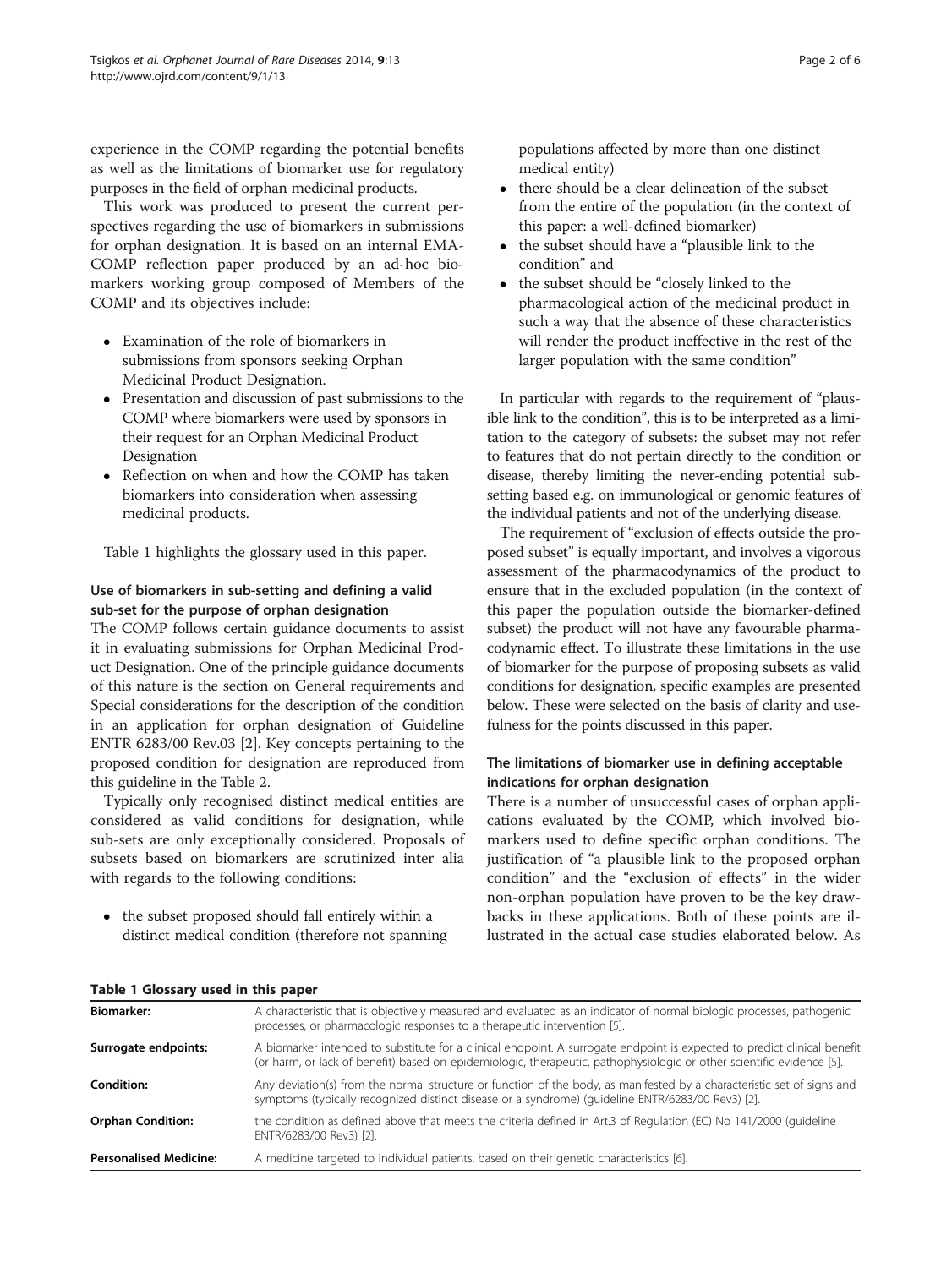# <span id="page-2-0"></span>Table 2 General requirements and special considerations for the description of the condition in an application for orphan designation reproduced from the guideline ENTR 6283/00 Rev 03

#### General requirements

- The characteristics defining a distinct condition should determine a group of patients in whom development of a medicinal product is plausible, based on the pathogenesis of the condition and pharmacodynamic evidence and assumptions.
- (b) Recognised distinct medical entities would generally be considered as valid conditions. Such entities would generally be defined in terms of their specific characteristics, e.g. pathophysiological, histopathological, clinical characteristics.
- (c) Different degrees of severity or stages of a disease would generally not be considered as distinct conditions.

The fact that a subset of patients exists in whom the medicinal product is expected to show a favourable benefit/risk (as defined in the proposed therapeutic indication) would generally not be sufficient to define a distinct condition.

#### Special considerations

- (a) Considering the above general requirements, convincing arguments would need to be presented to justify the medical plausibility of any proposed subset and the rationale for excluding the larger population. A subset of a disease which, when considered as a whole, has a prevalence greater than 5 in 10,000, could be considered a valid condition if patients in that subset present distinct and unique evaluable characteristic(s) with a plausible link to the condition and if such characteristics are essential for the medicinal product to carry out its action. In particular, the pathophysiological characteristics associated with this subset should be closely linked to the pharmacological action of the medicinal product in such a way that the absence of these characteristics will render the product ineffective in the rest of the population.
- (b) Patients may be affected by more than one condition. Generally the intersection of two (or more) concomitant conditions would not be considered as a valid condition. However, it could be acceptable, if such intersection resulted in a certain new evaluable characteristic essential for the pharmacological effect and the medical outcome.
- (c) Exceptionally, the need for a particular treatment modality (regardless of underlying diseases) can be considered as a valid criterion to define a distinct condition.

only one of these products was not withdrawn prior to the final opinion from the COMP, the detailed aspects of confidential nature are not discussed in detail.

# Limitations based on the "plausible link to the condition"

The first example pertains to a case discussed in 2013, involving a therapy proposed for treatment of nonsmall-cell lung cancer in patients expressing HLA-A2.

The Committee considered that in particular the "plausible link to the condition" (Table 2) was not met, even though the "exclusion of effects" could be considered acceptable. It was agreed that HLA-A2 pertained to the immune system of an individual and was not a specific characteristic of a distinct medical condition for which the proposed product is applied for designation. The biomarker in this case was focusing not on the condition but on the individual patient characteristics: the COMP was of the opinion that patients expressing HLA-A2 were actually sub-setted based on their immune system status and the biomarker did not constitute a specific distinct form of non-small-cell lung cancer that could define an orphan condition. The population of non-small-cell lung cancer expressing HLA-A2 was not considered acceptable as an orphan indication.

# Limitations based on the "exclusion of effects"

Two unsuccessful applications are discussed herein, one of which reached the point of formal adoption of a negative opinion that has been made public.

a. In the first case discussed in 2012, a product was proposed for treatment of P-gp positive breast

cancer. The sponsor was proposing that P-gp positive breast cancer could be considered a distinct medical condition under the orphan legislation as this breast cancer population is multidrug resistant due to clinically relevant high level of P-gp. The sponsor in the application further clarified that the targeted population covers only 25% of P-gp positive breast cancers, as this is the proportion they expected to be multidrug resistant. The COMP noted that P-gp may be found in close to 100% of breast cancer patients, and that the product could have an effect in a much larger population group than the specific subset proposed by the sponsor as being a distinct orphan medical condition. The COMP considered the 25% cut-off point to be arbitrary and unsupported by current clinical evidence to support the claim that this was a distinct orphan medical condition. The Committee concluded that the condition applied for (treatment of P-gp positive breast cancer) is not a valid subset for orphan designation.

b. Another interesting case was discussed in 2011, pertaining to the application of a product for the treatment of ALK-positive non-small cell lung cancer. In that case the sponsor was proposing that the subset of "ALK-positive non small cell lung cancer" could be considered as a distinct orphan medical condition. This subset is characterised by a gene fusion between the anaplastic lymphoma kinase (ALK) gene and echinoderm microtubule-associated protein-like 4 (EML4), leading to expression of aberrant ALK receptors on the malignant cells. The proposed product for designation was claimed to be a specific inhibitor of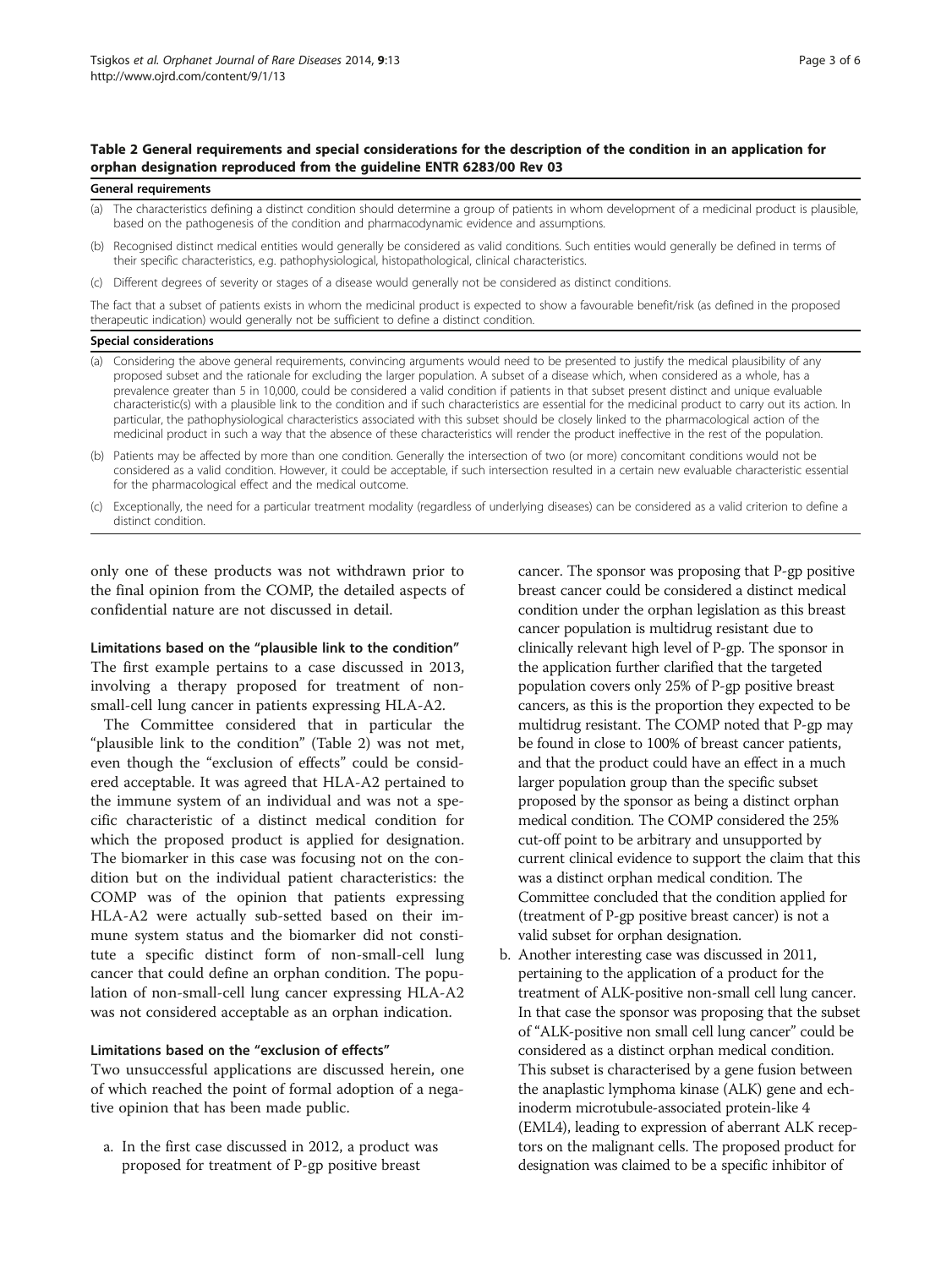ALK. However during the evaluation process it was noted that this product was also an inhibitor of the c-Met/HGFR receptor tyrosine kinase. The mixed nature of product actions established the basis that the proposed sub-setting was not justified since some effects may be anticipated in patients not bearing mutations or ALK overexpression.

# Use of biomarkers in the justification of medical plausibility and significant benefit at orphan designation

As per article 3 of Regulation (EC) No. 141/2000 the sponsor has to establish that the product is "intended for the diagnosis prevention or treatment" of a condition. This intention to diagnose, prevent or treat is examined under the broader term of "medical plausibility" in the proceedings of the COMP, and the relevant guidelines [[2](#page-4-0)].

In addition, significant benefit in Article 3(1)(b) of Regulation (EC) No. 141/2000 requires that in the case where a satisfactory method of diagnosis, prevention or treatment of the condition exists, the sponsor has to establish the medicinal product will be of significant benefit to those affected by the condition.

Significant benefit (SB) is further defined in Article 3 of Commission regulation EC 847/2000 as "… a clinically relevant advantage or a major contribution to patient care" [[7](#page-4-0)]. As per commission communication on regulation (EC) No141/2000, "…the justification for significant benefit is likely to be made on assumptions of benefit by the applicant. In all cases the Committee on Orphan Medicinal Products (COMP) is required to assess whether or not these assumptions are supported by available data/evidence supplied by the applicant" [[8](#page-5-0)]. This is also discussed in guideline ENTR/6283/00 Rev 3 section D page 11/13 where it is stated, "…significant benefit should be based on well justified assumptions. Assumptions of potential benefit(s) should be plausible and where possible based on sound pharmacological principles. Preclinical data and preliminary clinical information may be added as supportive evidence. In general a demonstration of potentially greater efficacy, an improved safety profile, and/or more favourable pharma cokinetic properties than existing methods may be considered to support the notion of significant benefit. Other compliance-promoting features or evidence to show fewer interactions with food or other medicinal products, where these are relevant may also be considered" [[2](#page-4-0)].

In order to justify the rationale for the intention to prevent, treat or diagnose, and for the justification of a clinically relevant advantage in case other satisfactory methods exist, biomarkers have been used as surrogate endpoints, without major issues with their use having been identified so far. The sponsor may use them, as long as it justifies that the models or clinical settings are relevant for the proposed condition, and that the endpoints studied are appropriate. A long list of examples, can be found in the monthly release of the COMP plenary meeting minutes that are being made public by the European Medicines Agency since September 2012.

# **Discussion**

In the context of orphan regulatory procedures, the single major challenge in biomarker use has been the subsetting of broader medical entities in order to define a valid orphan condition for designation.

With reference to the guideline on the format and content of the applications for designation, patients in a proposed sub-set have to present distinct and unique pathophysiological, histological, aetiological and clinical symptoms which are evaluable characteristic(s) with a plausible link to the proposed orphan condition and the biomarker characteristics should be essential for the medicinal product to carry out its action. Consequently two main requirements in the sub-setting of broader medical entities for the purpose of proposing orphan conditions emerge: 1) establishing a plausible link to the broader sub-setted condition and 2) demonstrating clearly that the presence or absence of the biomarker has a one-to-one relationship with the presence or absence of the drug to execute its pharmacodynamic activities.

The "plausible link" requirement may be viewed as an argument against proposing subsets of non-rare conditions in the era of personalized medicine: when the biomarker refers not to the condition but to the individual patient this link is not preserved. At the same time, it may be viewed as a guardian of evolution of our scientific understanding: when the biomarkers refer to the condition then the link is confirmed, and this is of particular importance in cases when biomarkers redefine the classification of medical entities as our understanding evolves (diagnostic biomarkers). The specific nature of biomarkers may be associated with particular regulatory difficulties. For example, biomarkers used in the context of receptors on cancer cells, present a particular challenge as their detection capability may evolve by further development of newer detection assays. The tests are in time rendered more specific and sensitive and could help in identifying populations who will respond more effectively to the therapy but who do not necessarily represent a distinct patient population under the definition of the orphan legislation. Another example, indicative of the complexity is the tyrosine kinase area: the fact that an applicant for an orphan designation does not identify cross reactivity with other targets does not prevent that a wider investigation and testing of more cell lines or biopsies may eventually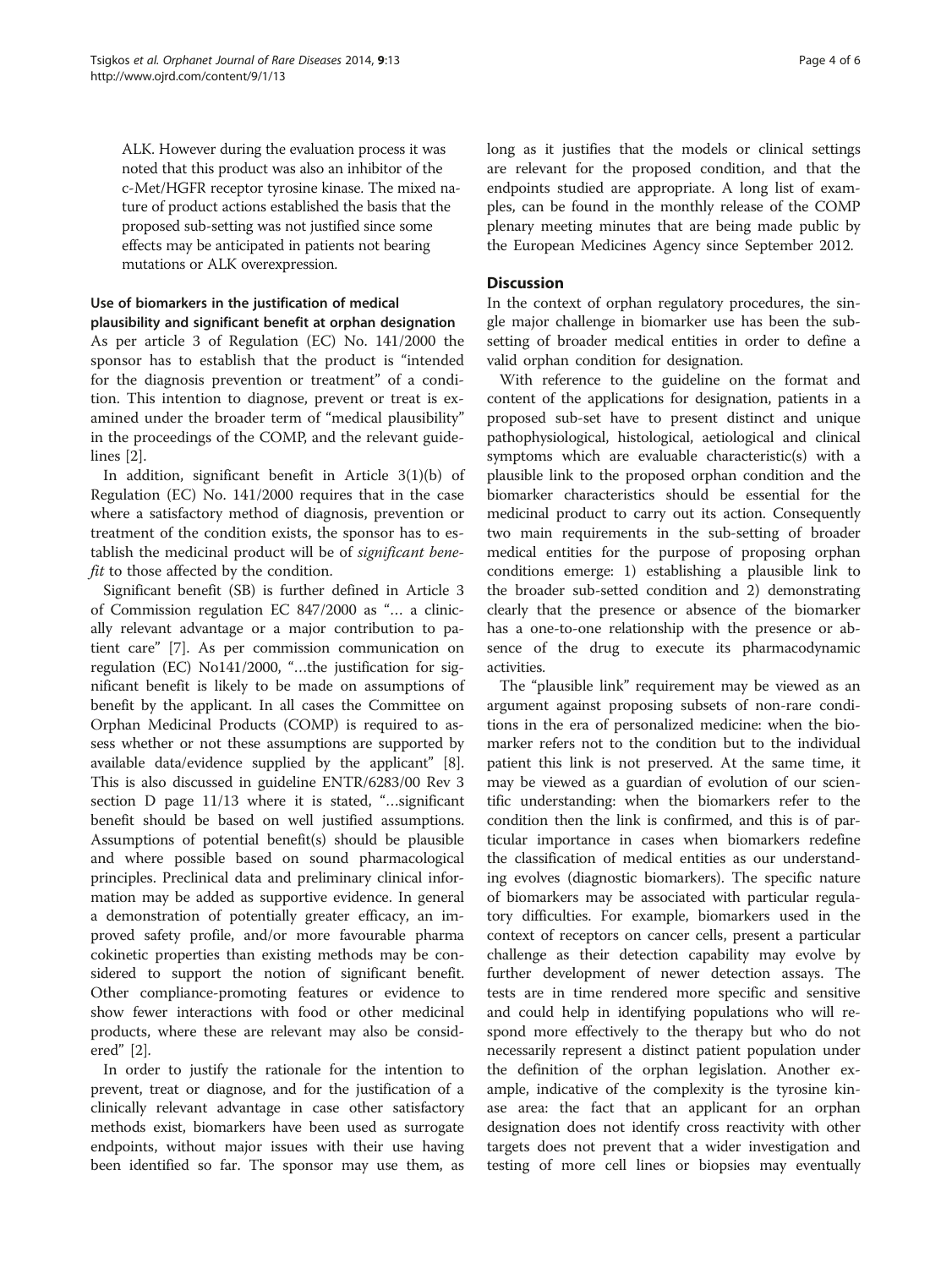<span id="page-4-0"></span>detect some cross reactivity. This would again challenge the volume of the subset compared to the underlying broader distinct medical entity. These examples illustrate the problem of unequivocally setting thresholds for definitions of acceptable sub-sets based on biomarkers.

To take the argument a bit further, it is also becoming apparent that our scientific understanding underpinning the usefulness of biomarkers has been changing and evolving over time. Indicatively in neurofibromatosis with children it was presumed that tamoxifen should be used if the tumours were oestrogen receptor positive. But later it appeared that the product was not working only via the receptor and that also oestrogen receptor negative patients could benefit. A similar case seems to be with the KRAS mutation in colorectal cancer. Originally it was thought cetuximab would only be working in wild type KRAS patients but there are some other studies indicating that at least some KRAS mutation patients will benefit as well.

Lastly, an interesting point is the evolution of the standards in the proceedings of the COMP, in the context of the increasing complexity of medicinal products reviewed and the recent advancements in scientific and medical research. Compared to the early days of the Committee, this has crystallised into shifting the focus from mainly the "exclusion of effects outside the subset", to equally examining both the "exclusion of effects" and the "plausible link" principles with equal impact. This is clearly reflected in the examples described above.

# Conclusions

- Sub-setting of medical entities to define a valid orphan condition and justification of the criteria for orphan designation have been the main areas in which the COMP has used biomarkers and clinical surrogate endpoints.
- If biomarkers are to be taken into account for the proposal of a sub-set of a broader distinct medical entity as a valid condition for designation, a decisive factor is the "plausible link to the condition". The biomarker should not refer, in that case, to features external to the broader distinct medical entity.
- In addition, if biomarkers are to be taken into account for sub-setting, the anticipated presence or absence of any pharmacodynamic effect, in either preclinical or clinical settings, is to be justified and supplemented by a convincing scientific argumentation and data justifying that the product will not work in the excluded patients.
- Even though biomarkers can define a valid sub-set of a condition acceptable for designation,

there is still a need to demonstrate medical plausibility and significant benefit in the defined condition.

 As per the orphan regulation, at the time of marketing authorisation the criteria for orphan designation are reassessed, which also means that the validity of the used biomarker(s) has to be proven at that time.

## **Abbreviations**

EMA: European Medicines Agency; COMP: Committee of Orphan Medicinal Products; HLA: Human leukocyte antigen; P-gp: P-glycoprotein; ALK: Anaplastic lymphoma kinase; KRAS: v-Ki-ras2 Kirsten rat sarcoma viral oncogene homolog.

#### Competing interests

No competing interests are declared.

#### Authors' contributions

All authors contributed equally to this work. All authors read and approved the final manuscript.

## Acknowledgements

The authors wish to thank all EMA colleagues who contributed to the finalization of this manuscript.

The views expressed in this article are the personal views of the author(s) and may not be understood or quoted as being made on behalf of or reflecting the position of the European Medicines Agency or one of its committees or working parties.

#### Author details

<sup>1</sup>Orphan Medicines Office, European Medicines Agency, 7 Westferry circus E144HB London, UK. <sup>2</sup> Committee of Orphan Medicinal Products, European Medicines Agency, 7 Westferry circus, E144HB London, UK. <sup>3</sup>Faculty of Pharmacy, Comenius University, Bratislava, Slovak Republic. 4 Pharmacovigilance Department Bundesinstitut für Arzneimittel und Medizinprodukte Kurt-Georg-Kiesinger-Allee, 3 53175 Bonn, Germany. 5 Medicines Evaluation Board Forum Building Graadt van Roggenweg, 500 3531 AH Utrecht, Netherlands. <sup>6</sup>Department of Pharmacological Sciences -Faculty of Pharmacy, University of Lisbon, 1649-003 Lisboa, Portugal.

Received: 26 November 2013 Accepted: 25 January 2014 Published: 27 January 2014

#### References

- 1. European Medicines Agency Medicines and emerging science Biomarkers [[http://www.ema.europa.eu/ema/index.jsp?curl=pages/](http://www.ema.europa.eu/ema/index.jsp?curl=pages/special_topics/general/general_content_000349.jsp) [special\\_topics/general/general\\_content\\_000349.jsp\]](http://www.ema.europa.eu/ema/index.jsp?curl=pages/special_topics/general/general_content_000349.jsp)
- 2. Guideline on the format and content of applications for designation as orphan medicinal products and on the transfer of designations from one sponsor to another. 2007 [[http://ec.europa.eu/health/files/orphanmp/](http://ec.europa.eu/health/files/orphanmp/doc/2007_07/format_content_orphan_applications_rev3_200707_en.pdf) [doc/2007\\_07/format\\_content\\_orphan\\_applications\\_rev3\\_200707\\_en.pdf\]](http://ec.europa.eu/health/files/orphanmp/doc/2007_07/format_content_orphan_applications_rev3_200707_en.pdf)
- 3. Regulation (EC) No 141/2000 of the European Parliament and of the Council of 16 December 1999 [[http://ec.europa.eu/health/files/eudralex/](http://ec.europa.eu/health/files/eudralex/vol-1/reg_2000_141/reg_2000_141_en.pdf) [vol-1/reg\\_2000\\_141/reg\\_2000\\_141\\_en.pdf\]](http://ec.europa.eu/health/files/eudralex/vol-1/reg_2000_141/reg_2000_141_en.pdf)
- 4. Westermark K, Holm BB, Söderholm M, Llinares-Garcia J, Rivière F, Aarum S, Butlen-Ducuing F, Tsigkos S, Wilk-Kachlicka A, N'Diamoi C, et al: European regulation on orphan medicinal products: 10 years of experience and future perspectives. Nat Rev Drug Discov 2011, 10:341–347.
- 5. Atkinson AJ, Colburn WA, DeGruttola VG, DeMets DL, Downing GJ, Hoth DF, Oates JA, Peck CC, Schooley RT, Spilker BA, et al: Biomarkers and surrogate endpoints: preferred definitions and conceptual framework. Clin Pharmacol Ther 2011, 69:89–95.
- 6. Glossary used in the EMA website [\[http://www.ema.europa.eu/ema/index.](http://www.ema.europa.eu/ema/index.jsp?curl=pages/document_library/landing/glossary.jsp&mid=WC0b01ac05800973d7) [jsp?curl=pages/document\\_library/landing/glossary.](http://www.ema.europa.eu/ema/index.jsp?curl=pages/document_library/landing/glossary.jsp&mid=WC0b01ac05800973d7) [jsp&mid=WC0b01ac05800973d7\]](http://www.ema.europa.eu/ema/index.jsp?curl=pages/document_library/landing/glossary.jsp&mid=WC0b01ac05800973d7)
- 7. Commission Regulation (EC) No 847/2000 of 27 April 2000 laying down the provisions for implementation of the criteria for designation of a medicinal product as an orphan medicinal product and definitions of